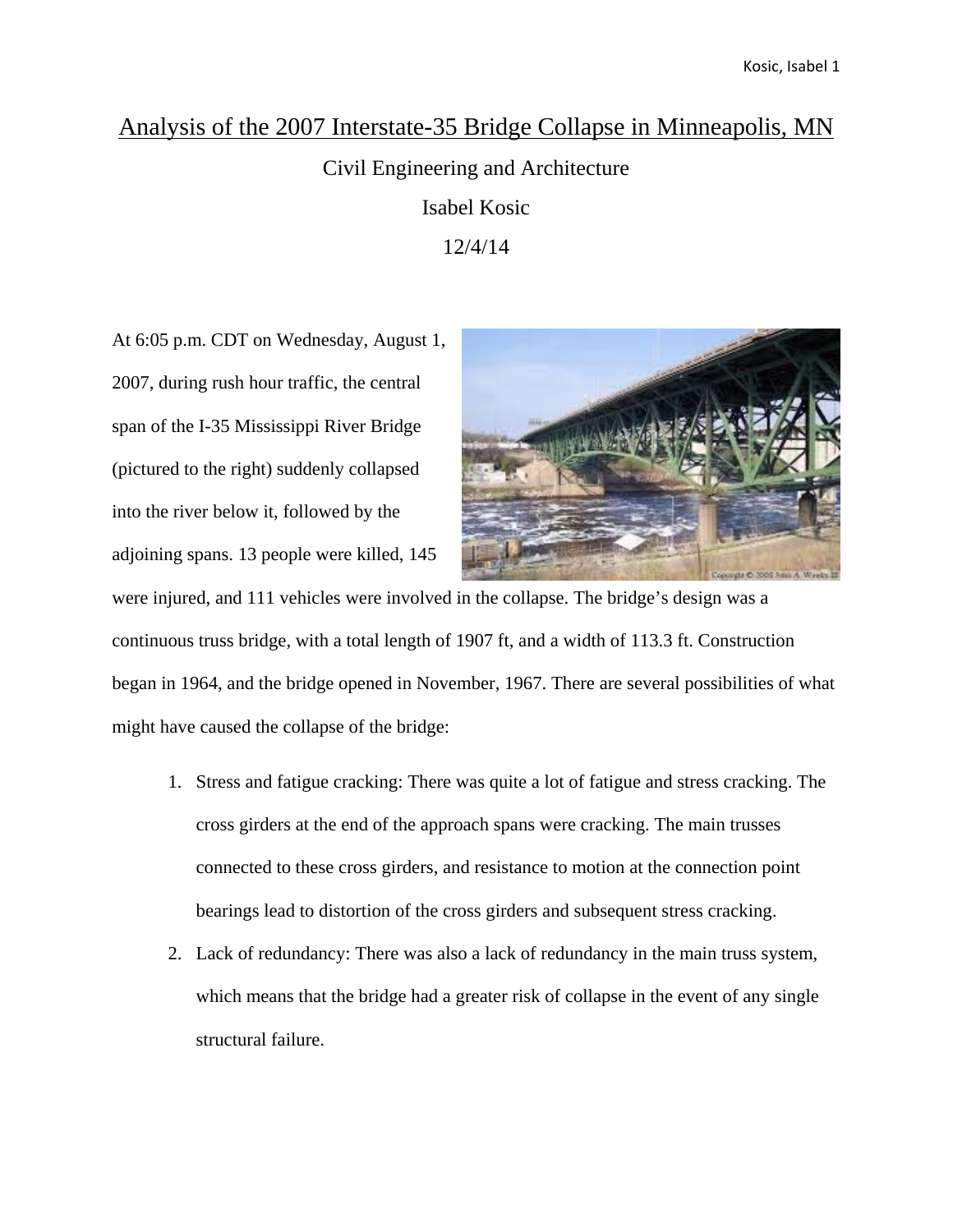3. Steel gusset plates: The steel gusset plates were undersized and inadequate to support the load. The gusset plates at eight different joint locations in the main center span

were fractured (see picture on right). Some gusset plates were bowed, and others were corroded from rust and other reasons. In December, 2006, a steel reinforcement project was planned for the bridge. However, it was revealed that



drilling for the retrofitting would weaken the bridge, so the project was cancelled.

- 4. Bearings: The roller bearings for the bridge (see picture below) were severely
	- corroded, and didn't really allow the bridge to expand and contract a lot during different weather conditions.
- 5. Increased dead and live loads: Concrete was added over the years on the bridge's



road surface. This ended up in increasing the dead load by 20%. The bridge originally carried four lanes of traffic, two in each direction. But in 1998, the bridge was remodeled to allow 8 lanes of traffic (four in each direction) to flow over the bridge. This increased the live load tremendously. A few weeks before (and during) the time of the collapse, the bridge was undergoing some construction, such as joint work, resurfacing, and the replacement of lighting, concrete, and guard rails. At the time of the collapse, four of the eight lanes were closed for resurfacing. There were 578,000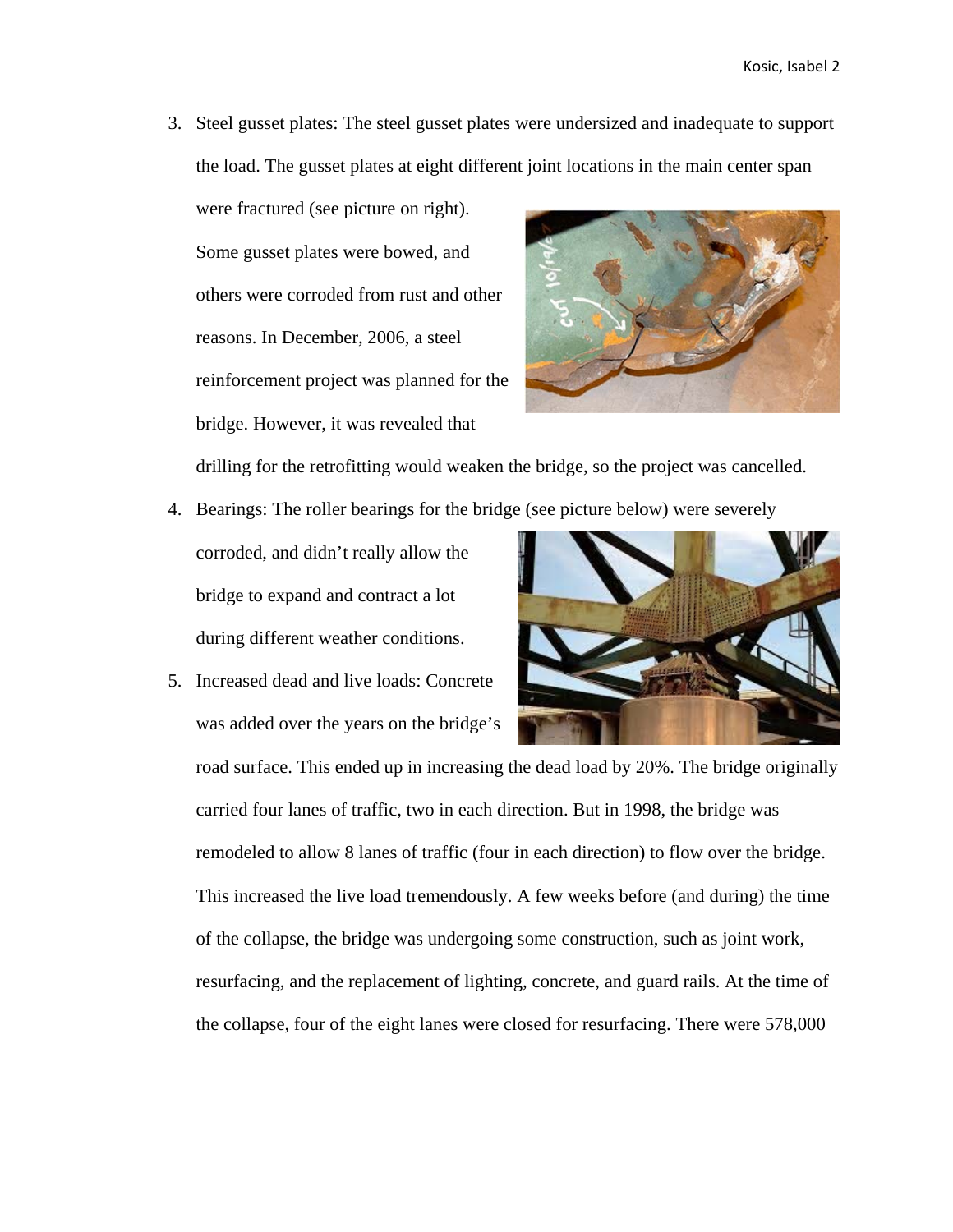pounds of construction supplies and equipment sitting just above the weakest point of the bridge.

6. Black ice problem: On December 19, 1985, the temperature in the area of the bridge reached -30°F. Cars experienced black ice, which caused several pile-ups and collisions on the bridge. In 1996, the bridge was identified as the single most treacherous cold-weather spot in the Twin Cities freeway system. They solved the black ice problem by setting a system (similar to a sprinkler system) up on the bridge. This system sprayed Potassium Acetate on the surface of the bridge when the temperature reached below zero to prevent the black ice from forming. The problem of the black ice was solved, but it is very possible that the Potassium Acetate corroded the structural support of the bridge.

Of course after the bridge collapsed (pictured to the right), fingers pointed at who was to blame for this fatal accident. MnDOT (Minnesota Department of Transportation) was responsible for the inspection and maintenance



of the bridge. I believe that they were partially responsible for the collapse of the bridge. MnDOT did not adequately document inspection report findings, such as the bowed steel gussets. The action taken by MnDOT to correct the bridge did not improve the "poor" rating of the bridge's structure. They did not conduct an analysis in response to the bridge's deteriorating condition, and they did not effectively follow through on the advice of their experts on the condition of the bridge. I believe they did not do their job properly and thoroughly.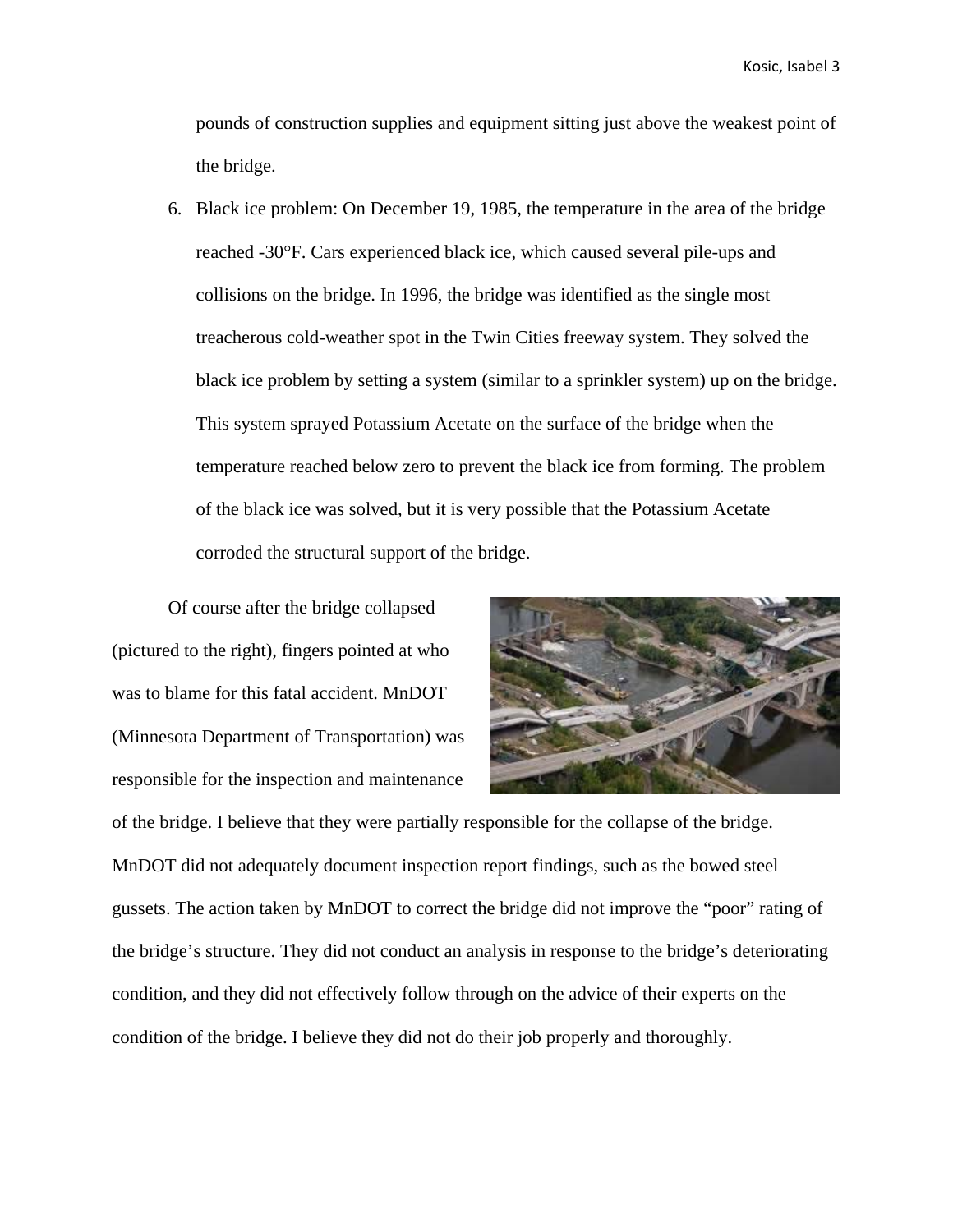Kosic, Isabel 4

If I was to go back in time to prevent the collapse of this bridge, I would make sure that the steel gussets are strong enough and thick enough before construction. I would also increase the amount of redundancy in the bridge structure. I would forbid the addition of traffic lanes on the bridge, as this would increase the live load. I would conduct thorough inspections of the structure of the bridge at least once or twice a year.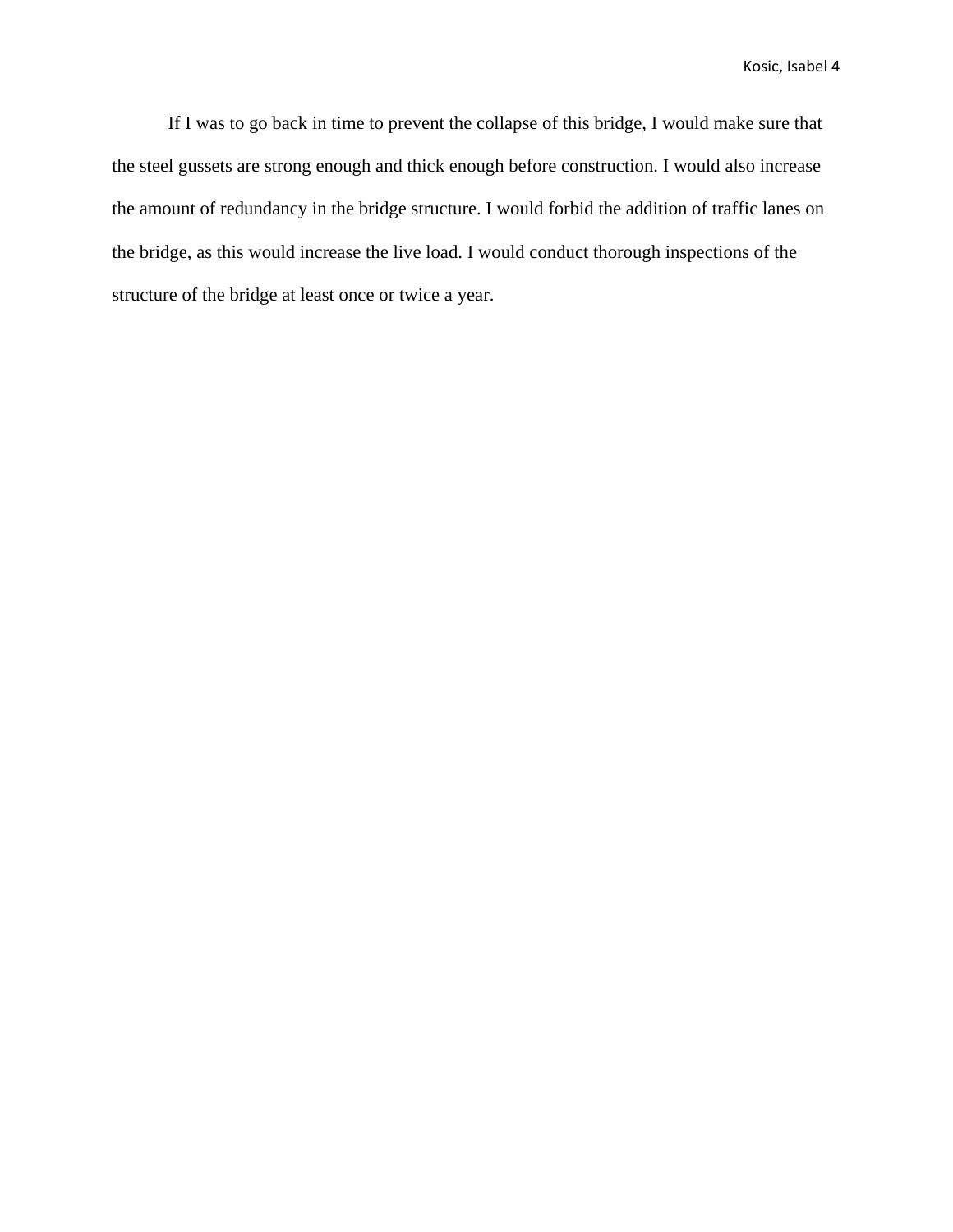Mitchell Kong Mr. Johnason Heritage Christian School Principles of Engineering Analysis of I-35W Bridge Collapse December 5, 2014 Word Count: 1,248

### **REFORMING STRUCTURAL INTEGRITY OF BRIDGES:**

### **ANALYSIS ON THE COLLAPSE OF I-35W**

With over six and a half million kilometers of roads<sup>1</sup> and over two hundred fifty million registered vehicles,<sup>2</sup> the United States must maintain the structural integrities of its roads and prevent the unnecessary loss of lives. On August 1 of 2007, at precisely 6:05 PM, the I-35 West Bridge collapsed in Minneapolis, Minnesota, killing 13 people and injuring another 145.<sup>3</sup> The incident left the entire nation in both shock and doubt of the safety of its roads. 4 Their doubts are not unwarranted. Structural engineer experts reveal that over eight thousand bridges in the United States alone are in need of remodeling.<sup>5</sup> In order to assess fully the requirements of sustaining structurally sound roads in America, this report will provide an analysis on the causes of the Interstate 35 West Bridge's collapse. The analysis sheds light on the inadequacy of proper planning and calculations, including the failure to apply adequate sized gusset plates<sup>6</sup> and the failure to provide restrictions on the maximum load capacity of the bridge. $<sup>7</sup>$ </sup>

According to Roman Wolchuk, a structural engineer and bridge expert, an investigation lead by the National Transportation Safety Board (NTSB) uncovered a shocking miscalculation of undersized gusset plates in the I-35W Bridge – a root cause of its catastrophic collapse.<sup>8</sup> The Washington State Department of Transportation states that gusset plates are used to connect two or more structural members at a joint in a steel truss and need to be strong enough to accommodate the loads and stresses that a bridge will experience throughout its lifetime.<sup>9</sup> The undersized gusset plates on the I-35W Bridge in Minneapolis evidently did not fulfill its purpose. Experts and analysts suggest that the gusset

 $\overline{\phantom{a}}$ 

<sup>1</sup> The World Bank Data, *Roads, Total Network (km)*, 2014,

http://data.worldbank.org/indicator/IS.ROD.TOTL.KM

<sup>2</sup> Statista, The Statistics Portal, *Number of Vehicles in the United States Since 1990*, http://www.statista.com/statistics/183505/number-of-vehicles-in-the-united-states-since-1990/

<sup>3</sup> Think Reliability, *Root Cause Analysis of the I-35 Bridge Collapse*, 2011

http://thinkreliability.com/CM-I35.aspx

<sup>4</sup> Roberts, Charles C., (PhD from Worcester Polytechnic Institute and engineering consultant in the areas of accident reconstruction, failure analysis, structural analysis, heat transfer, fire origin analysis, computer analysis, mechanics, and biomechanics), *Minneapolis Bridge Collapse*, http://www.croberts.com/minneapolis-bridge-collapse.htm

<sup>5</sup> Think Reliability, *Root Cause Analysis of the I-35 Bridge Collapse*, 2011 http://thinkreliability.com/CM-I35.aspx

<sup>6</sup> Hao, S. (PhD Structural Engineer) and Roman Wolchuk (Structural engineer and steel bridge expert), *I-35W Bridge Collapse*, August 13, 2010, http://suhao-acii.com/files/I35W\_note.pdf <sup>7</sup> Think Reliability, *Root Cause Analysis of the I-35 Bridge Collapse*, 2011

http://thinkreliability.com/CM-I35.aspx

<sup>&</sup>lt;sup>8</sup> Hao, S. (PhD Structural Engineer) and Roman Wolchuk (Structural engineer and steel bridge expert), *I-35W Bridge Collapse*, August 13, 2010, http://suhao-acii.com/files/I35W\_note.pdf <sup>9</sup> Washington State Department of Transportation, *Washington State Bridge Construction Practices and Gusset Plates*, http://www.wsdot.wa.gov/Accountability/GussetPlates.htm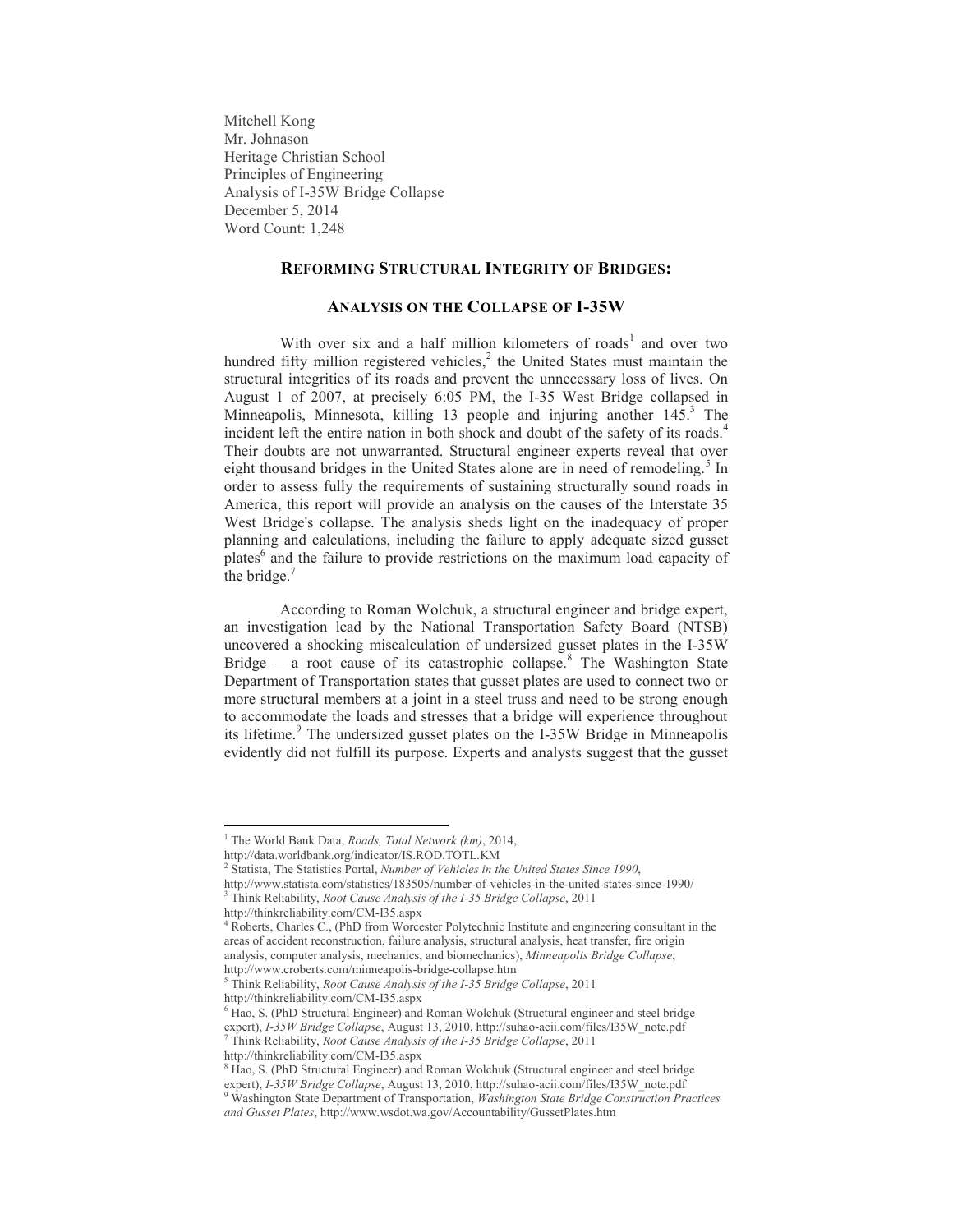plates needed to be at least twice its original half inch size in order to have sustained the bridge adequately.<sup>10</sup>

The scant gusset plates, however, were not the only factor that triggered the collapse of the bridge. Further exacerbating the pressure on these already deficient gusset plates were numerous additions to the original bridge. These modifications increased both dead loads – unmoving loads that do not change over time<sup>11</sup> – and live loads, – moving loads that change over time.<sup>12</sup> Charles C. Roberts, a PhD engineer from Worcester Polytechnic Institute reports that the I-35 West Bridge, constructed in 1964 and completed in 1967, had a total length of 1,907 feet intended to carry three lanes in each direction and two auxiliary lanes for emergencies, allowing only approximately sixty thousand vehicles to cross daily.<sup>13</sup> In stark contrast, at the time of its collapse, the bridge's weight was increased by twenty percent, expanded to include eight lanes, and carried over one hundred forty thousand vehicles daily.<sup>14</sup>

The first load that was added onto the bridge in 1997 was an extra layer of concrete overlay. This layer was required by the Minnesota Department of Transportation with the purpose of protecting the road from harsh chemical corrosion that could possibly damage the roads' steel rebar.<sup>15</sup> What the Minnesota Department of Transportation failed to recognize was the three million extra pounds that were placed on the bridge. Those three inches of extra layers increased the dead load of the bridge by more than thirteen percent.<sup>16</sup> The next year, 1998, an anti-icing system was installed, again by the Minnesota Department of Transportation, that intended to prevent corrosion from both natural weather and also traffic impact. With thirty eight valve units and seventy six spray nozzles that applied potassium acetate to the roadway, the result was another one million pounds weighted on the bridge; an additional six percent increase of the bridge's dead load.<sup>17</sup> The third and final major renovation of the bridge was in fact in progress at the time of the bridge's collapse. The project performed by the Progressive Contractors Incorporation (PCI) of St. Michael, Minnesota, intended to replace two inches of concrete overlay in order to remove unsound concrete from the curb, reconstruct expansion joints, and replace the anti-icing system. At the time the bridge collapsed, an extra one

 $\overline{\phantom{a}}$ 

<sup>&</sup>lt;sup>10</sup> Hao, S. (PhD Structural Engineer) and Roman Wolchuk (Structural engineer and steel bridge expert), *I-35W Bridge Collapse*, August 13, 2010, http://suhao-acii.com/files/I35W\_note.pdf

<sup>&</sup>lt;sup>11</sup> Pie Global Consulting and Engineering, *Live Loads vs Dead Loads: Determining Building Design Loads for Structural Claims*, http://www.pieglobal.com/live-loads-vs-dead-loads-determiningbuilding-design-loads-for-structural-claims/

 $12$  Fisette, Paul R. (Associate Dean, College of Natural Sciences at the University of Massachusetts, Amherst, MA, past Department Head of Environmental Conservation and past Director of the Building & Construction Technology program, currently a Professor of Building & Construction Technology, and a Professor of Architecture at the University of Massachusetts, Amherst, University of Massachusetts in Amherst, *Understanding Loads and Using Span Tables*, June 4, 2009, http://bct.eco.umass.edu/publications/by-title/understanding-loads-and-using-span-tables/

<sup>&</sup>lt;sup>13</sup> Roberts, Charles C., (PhD from Worcester Polytechnic Institute and engineering consultant in the areas of accident reconstruction, failure analysis, structural analysis, heat transfer, fire origin analysis, computer analysis, mechanics, and biomechanics), *Minneapolis Bridge Collapse*, http://www.croberts.com/minneapolis-bridge-collapse.htm

<sup>14</sup> Think Reliability, *Root Cause Analysis of the I-35 Bridge Collapse*, 2011 http://thinkreliability.com/CM-I35.aspx

<sup>&</sup>lt;sup>15</sup>Department of Transportation (DOT) and National Transportation Safety Board (NTSB), Minnesota, *Collapse of I-35W Highway Bridge Minneapolis, Minnesota August 1, 2007*, November 14, 2008, http://www.dot.state.mn.us/i35wbridge/ntsb/finalreport.pdf

<sup>&</sup>lt;sup>16</sup> Department of Transportation (DOT) and National Transportation Safety Board (NTSB),

Minnesota, *Collapse of I-35W Highway Bridge Minneapolis, Minnesota August 1, 2007*, November 14, 2008, http://www.dot.state.mn.us/i35wbridge/ntsb/finalreport.pdf

<sup>&</sup>lt;sup>17</sup> Department of Transportation (DOT) and National Transportation Safety Board (NTSB),

Minnesota, *Collapse of I-35W Highway Bridge Minneapolis, Minnesota August 1, 2007*, November

<sup>14, 2008,</sup> http://www.dot.state.mn.us/i35wbridge/ntsb/finalreport.pdf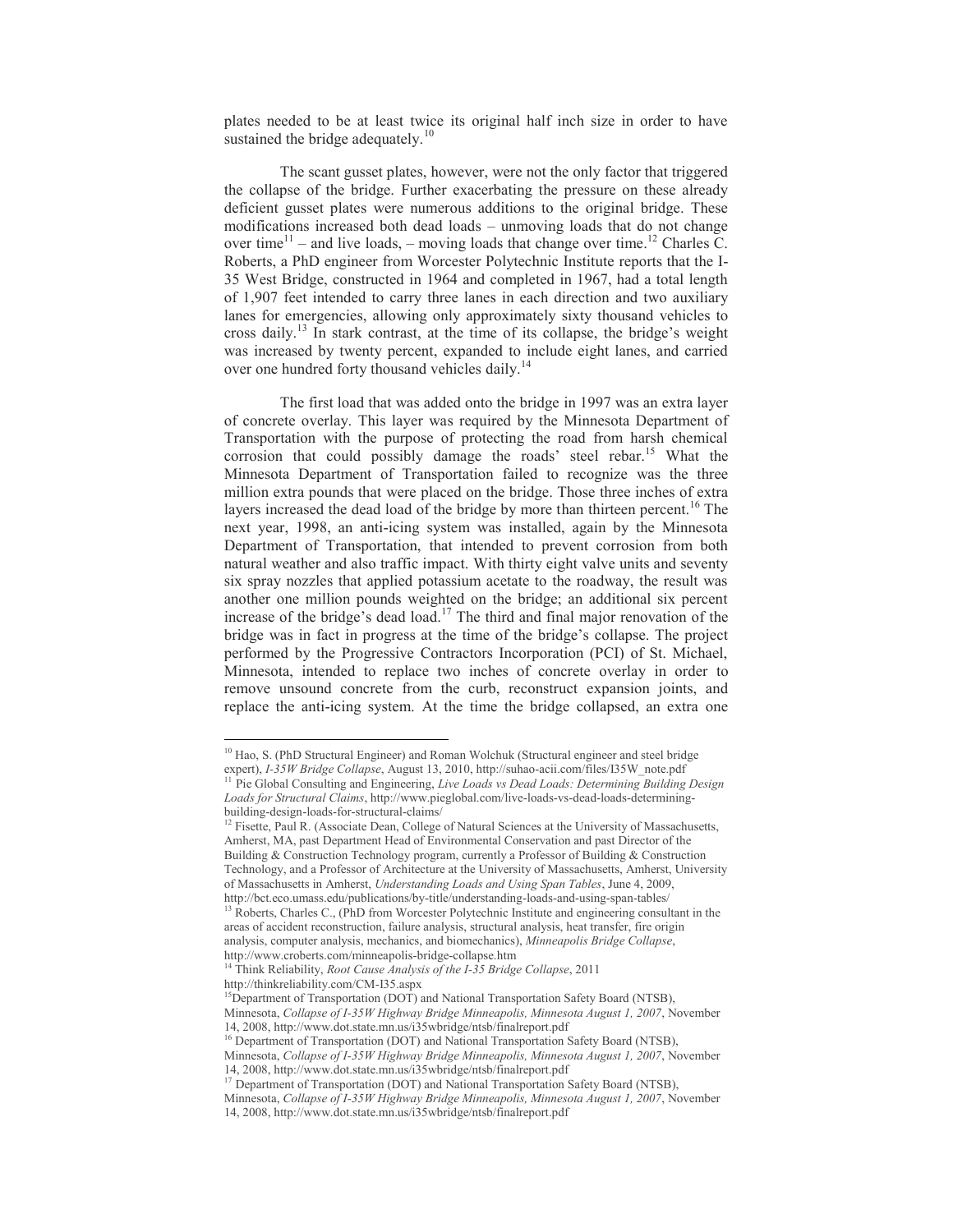million pounds were exerted on the bridge from both additions already made and also extra cement, trucks, and water required for the planned construction.

Despite these daunting figures, the bridge managed to sustain its weight and additional ones for over forty years. Experts attribute this feat to the steel that was used to build the bridge. The steel allowed a further ten percent plastic strain ultimately creating a total bridge strength of 86 ksi (kilopounds per square inch), which is a seventy percent increase from the bridge's predicted yield limit of 50 ksi.<sup>18</sup> This steel's ductile property sustained the bridge for forty years until the many accumulated loads and inadequate gusset plates were beyond the safety margin, leading to inevitable failure.

The collapse of this I-35W Bridge soaked up more than four hundred fifty million taxpayer dollars from the government – expenses that amounted from increased commuting expenses, direct losses to the economy, and most severely, replacement of the bridge itself<sup>19</sup> - expenses that neither the government nor the taxpayers were in any condition to pay. What can future engineers and bridge builders change to prevent such unnecessary costs? ThinkReliability, a consultant group that studies root cause analysis focusing on problems and processes, gives a few suggestions. The first reform that must be made is to limit the amount of weight concentration of construction materials on bridges.<sup>20</sup> Moreover, staging materials on bridges must require written permission, so that the concentration of weight can be calculated and, if necessary, prevented. The second action is to ensure that bridge inspectors receive formal bridge construction training, ensuring that they can accurately assess the conditions of the bridge.<sup>21</sup> Thirdly, a weight analysis should be required after every major renovation or increase of dead weight on a bridge. This will provide a more realistic understanding of the bridge's load capacity and safety margin. The fourth and final change regards the careful application of gusset plates on bridges. The weight capacity of gusset plates must be calculated in order to determine whether they can sufficiently support their designated bridges.<sup>22</sup> In addition, construction workers and bridge designers must be educated on the vital role that gusset plates have on structural integrity because currently the plates are not viewed as essential parts to a bridge.<sup>23</sup> Furthermore, gusset plates need to be listed as specific separate elements during inspections, allowing reviewers to evaluate them individually and with more attention.<sup>24</sup> Had these policies been put into place before the I-35W Bridge collapse, the incident may have been prevented.<sup>25</sup>

In summation, bridge builders and structural engineers in America have failed to properly plan and calculate the stress capacity and maximum load of

 $\overline{\phantom{a}}$ 

<sup>23</sup>Think Reliability, *Root Cause Analysis of the I-35 Bridge Collapse*, 2011

<sup>&</sup>lt;sup>18</sup> Hao, S. (PhD Structural Engineer) and Roman Wolchuk (Structural engineer and steel bridge expert), *I-35W Bridge Collapse*, August 13, 2010, http://suhao-acii.com/files/I35W\_note.pdf <sup>19</sup> Think Reliability, *Root Cause Analysis of the I-35 Bridge Collapse*, 2011

http://thinkreliability.com/CM-I35.aspx

<sup>20</sup> Think Reliability, *Root Cause Analysis of the I-35 Bridge Collapse*, 2011 http://thinkreliability.com/CM-I35.aspx

<sup>&</sup>lt;sup>21</sup> Department of Transportation (DOT) and National Transportation Safety Board (NTSB), Minnesota, *Collapse of I-35W Highway Bridge Minneapolis, Minnesota August 1, 2007*, November

<sup>14, 2008,</sup> http://www.dot.state.mn.us/i35wbridge/ntsb/finalreport.pdf

 $^{22}$  Hao, S. (PhD Structural Engineer) and Roman Wolchuk (Structural engineer and steel bridge expert), *I-35W Bridge Collapse*, August 13, 2010, http://suhao-acii.com/files/I35W\_note.pdf

http://thinkreliability.com/CM-I35.aspx

<sup>&</sup>lt;sup>24</sup> Department of Transportation (DOT) and National Transportation Safety Board (NTSB),

Minnesota, *Collapse of I-35W Highway Bridge Minneapolis, Minnesota August 1, 2007*, November 14, 2008, http://www.dot.state.mn.us/i35wbridge/ntsb/finalreport.pdf

<sup>25</sup> Think Reliability, *Root Cause Analysis of the I-35 Bridge Collapse*, 2011 http://thinkreliability.com/CM-I35.aspx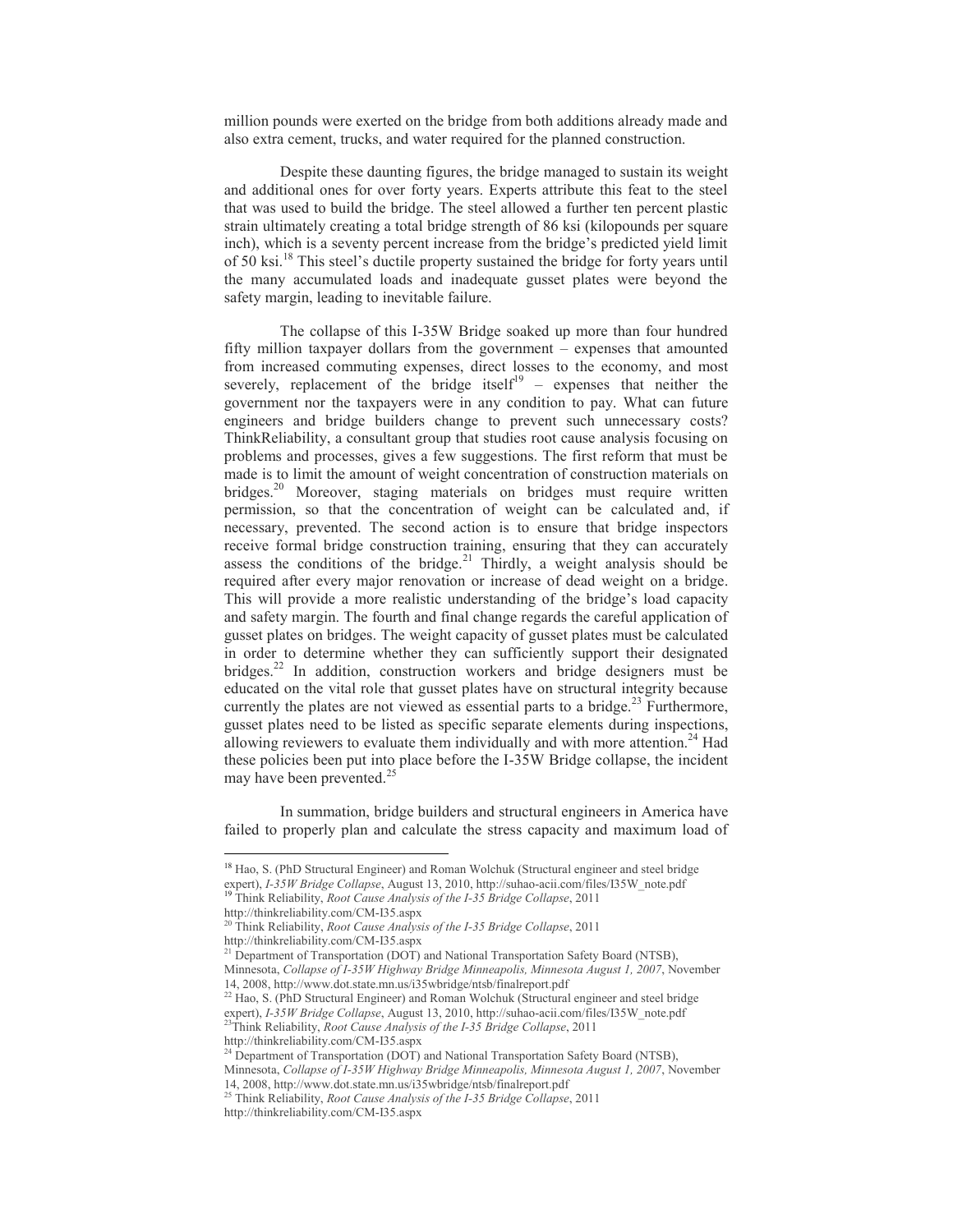bridges – miscalculations that have lead to the deaths of 13 people and another 145 injured. <sup>26</sup> With over eight thousand other bridges potentially suffering the same structural deficit, a change in the structural integrity of bridges is sorely required. <sup>27</sup> The collapse of the I-35W Bridge in Minneapolis, Minnesota is a clear warning. Its collapse was caused by a combination of structurally inadequate gusset plates, a twenty percent increase of dead loads, and also at least a two hundred percent increase in live loads – namely traffic. Solutions have been proposed to resolve these devastating issues; restrictions on weights applied on bridges, formal bridge construction training for inspectors, detailed analysis of future bridge renovations, and careful planning for applications of structurally sound gusset plates. If these four fundamental steps are rigorously enforced in the construction sector, the United States will have a chance at restoring safety to its roads.

 $\overline{a}$ 

<sup>26</sup> Think Reliability, *Root Cause Analysis of the I-35 Bridge Collapse*, 2011 http://thinkreliability.com/CM-I35.aspx

<sup>27</sup> Think Reliability, *Root Cause Analysis of the I-35 Bridge Collapse*, 2011 http://thinkreliability.com/CM-I35.aspx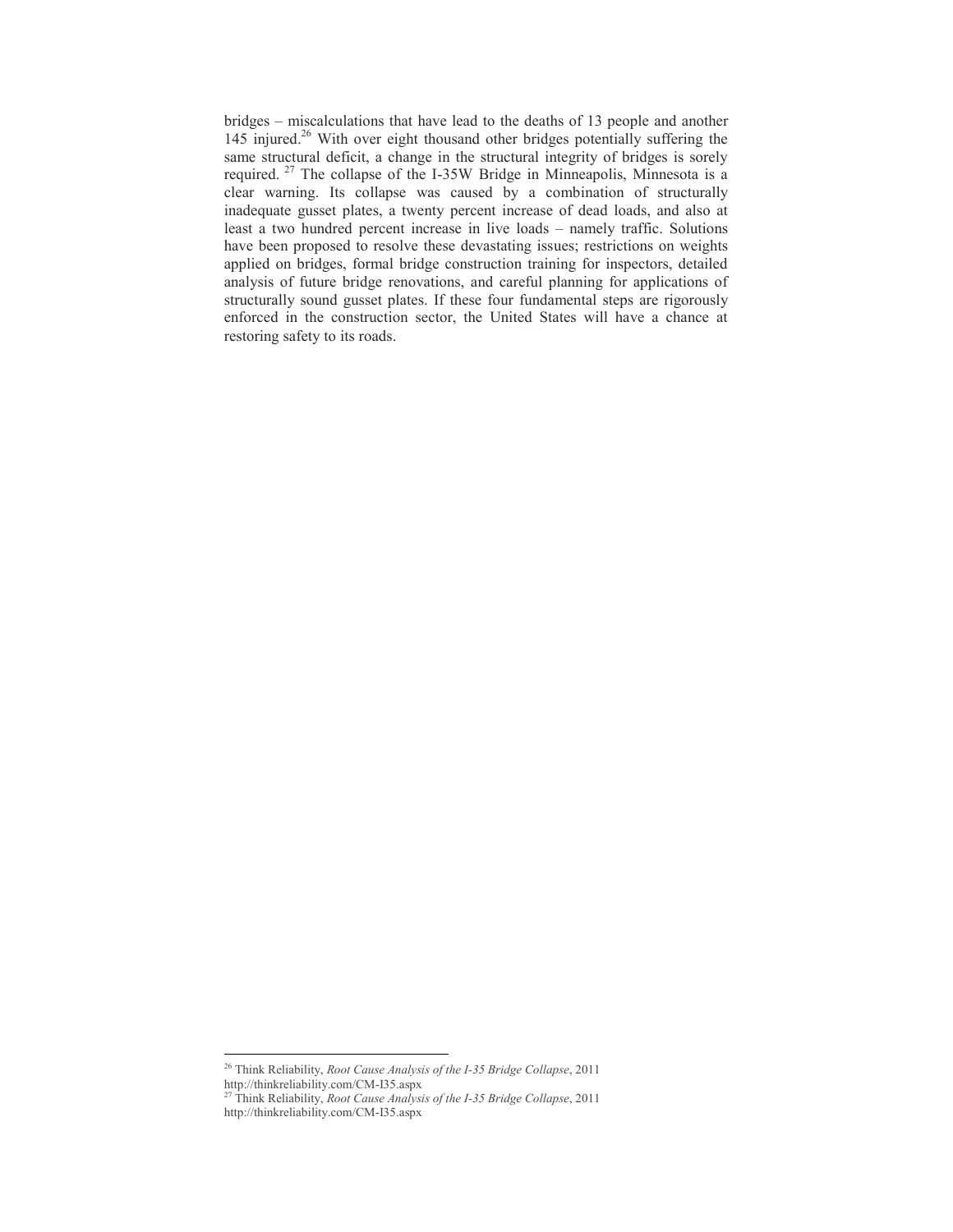# Analysis of the 2007 Interstate‐35 Bridge Collapse in Minneapolis, MN

Principles of Engineering 12/5/2014 ‐ Nathan Nakoski



## Most‐Likely Causes

- Undersized steel gusset plate
- The design calculations **Gusset plate** were not done correctly by the original design firm making it ½' instead of 1".
- Increased load on the bridge.
- Bridge was reconfigured from 4 lanes to 8 lanes.
- 500,000lbs (250 tons) of construction material piled on the bridge (Over the gusset plate).
- High volume of traffic because of increased use of the bridge and rush hour.
- Increased dead load because of previous repairs.
- Insufficient inspection

*(According to an investigation done by the National Transportation Safety Board, corrosion damage in gusset* plates at the L11 nodes, fracture of a floor truss, preexisting cracking, temperature effects, and pier movement *were ruled out.)*

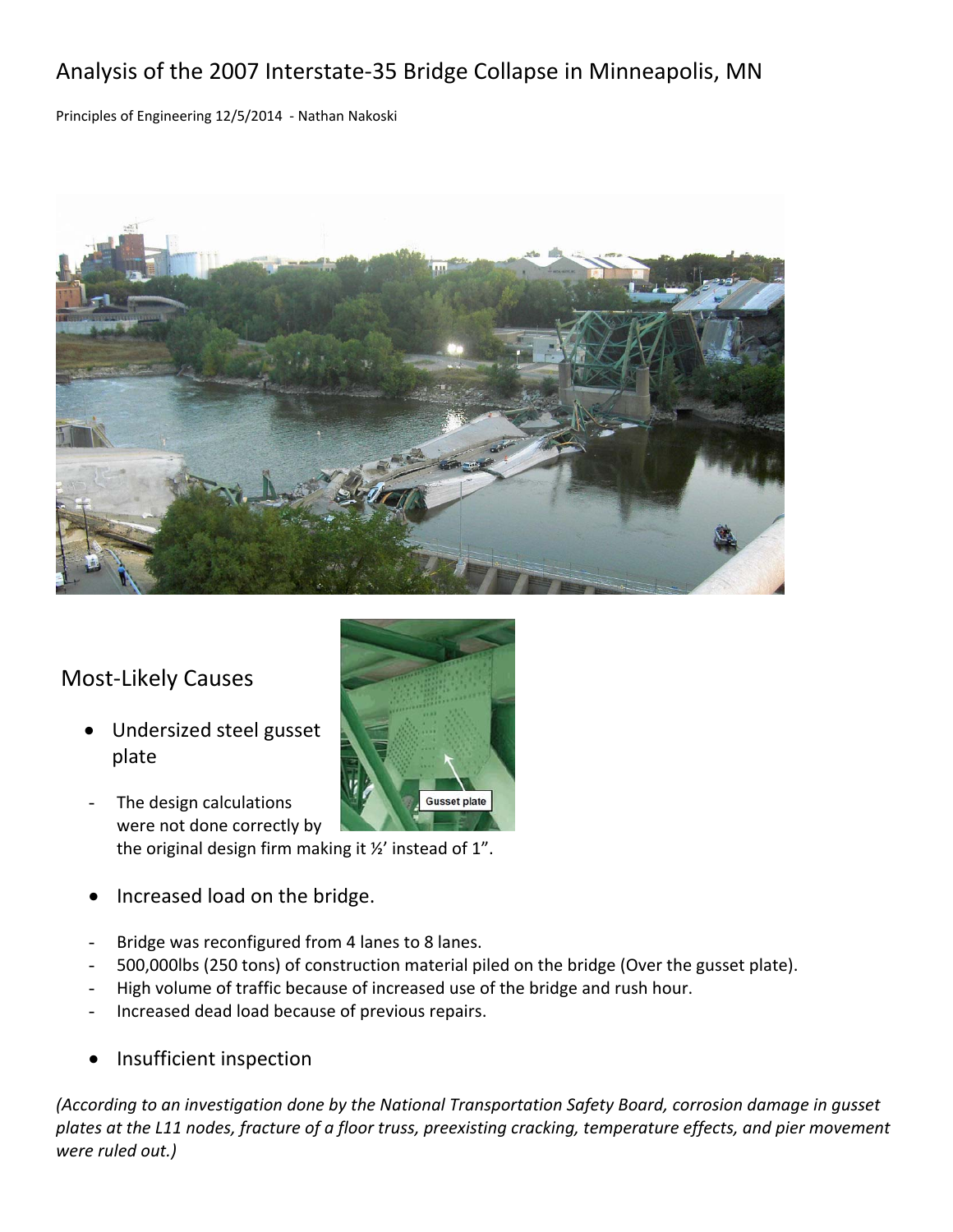## Who was Responsible?

The firm that paid to inspect the bridge every year was partially responsible because of inadequate inspection of the buckling gusset plates.

The contractor who piled 500,000lbs of materials on the bridge was less responsible because of the lack of guidance for the placement of construction materials and equipment during repairs or maintenance.

The original design firm is responsible for not following the review process properly and making inaccurate calculations (including the load rating calculations).

The Government and state legislature of Minnesota and/or department of transportation were responsible for not fixing multiple problems that had been documented, inadequate procedures for reviewing and approving bridge design plans and calculations and lack of certain regulations.

# What Could Have Prevented the Bridge Collapse?

There are multiple things that could have prevented the collapse of the bridge

- Proper inspection of gusset plates.
- Proper guidance for placement of construction materials.
- Limit Weight Concentration of Construction Materials
- The design firm should have followed the review process and done proper calculations on the load bearing capacity of the bridge.

Other research found on the web site ThinkReliability listed these as possible things that could have prevented the accident:

- Require Written Permission for Staging Materials on Bridges.
- Ensure Bridge Construction Inspectors Receive Bridge Instruction Training
- Recheck Weight Analyses After Dead Weight Increases
- Add Gusset Plates to Design Review
- Checklist to Make Sure All Calculations Have Been Performed
- Make Preliminary Designs Clearly.
- **•** Require Load Calculations before Use.
- Analyze Capacity of Gusset Plates
- Educate on the Importance of Gusset Plates
- Verify Strength of Gusset Plates is Greater than the Parts that Depend on It (Members)
- List Gusset Plates as Specific, Separate Inspection Elements.
- Add Specific Training on Gusset Plate Inspections

The NTSB identified the following issues.

• Insufficient bridge design firm quality control procedures for designing bridges, and insufficient Federal and State procedures for reviewing and approving bridge design plans and calculations.